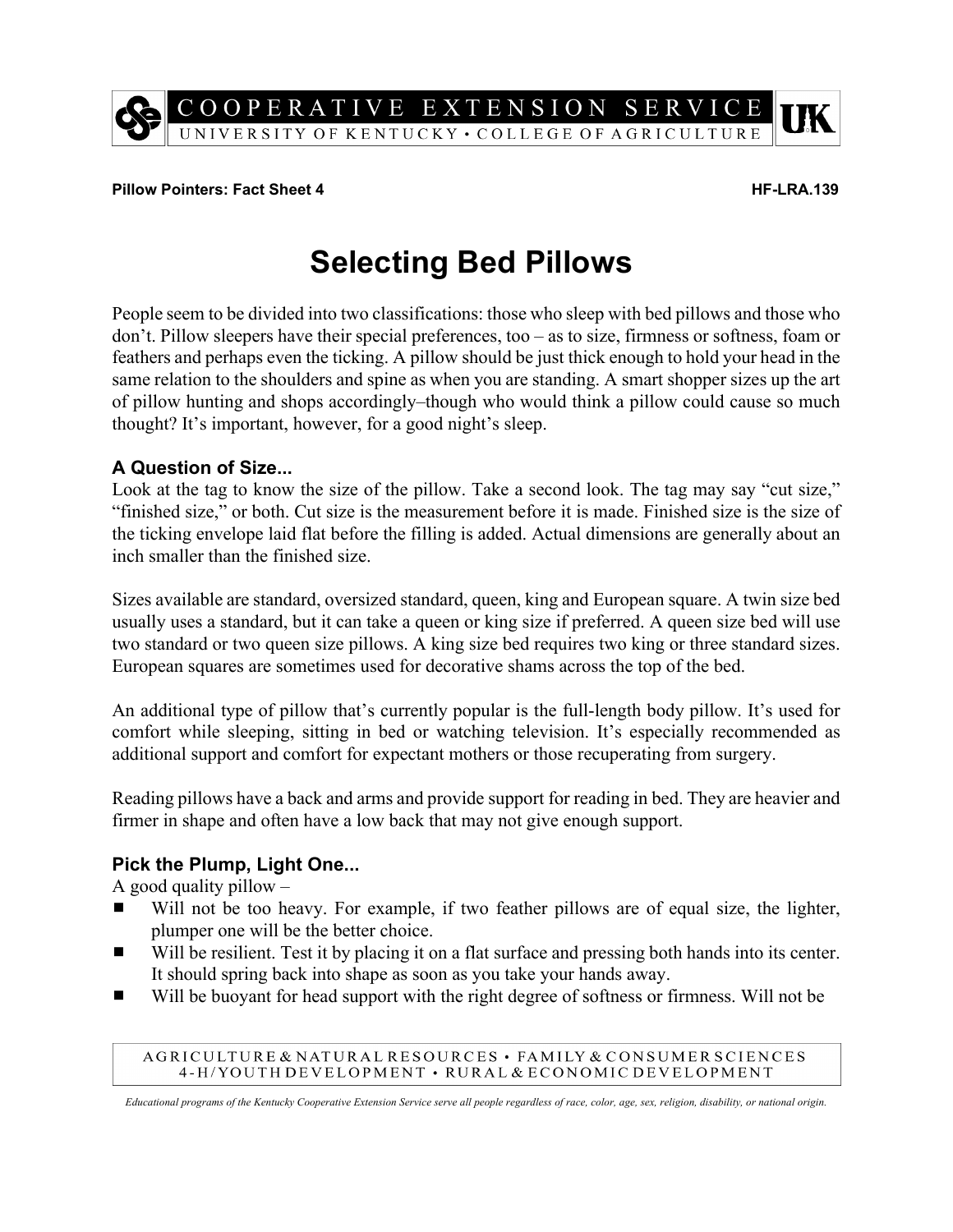lumpy. Lay the pillow over your forearm to test for proper amount of filling. A well-filled pillow will not droop. The filling will not shift or settle when you hold one end and shake the pillow vigorously.

- Will be free of dust, free of odor. Pound the pillow. There should be no dust. Smell it. If the pillow has the least odor, don't buy it.
- Will have a firmly woven cover so the filling can't leak out or dust get inside.
- Will have a label stating the type of filling material firmly attached to the pillow. This tag should be removed only by the person purchasing the pillow.

# **What's Inside? Foam or Feathers?**

Do you prefer feather and/or down-filled pillows? Or perhaps you prefer fiberfill or foams. The choice is yours. Some are soft, some are medium and others are firm or extra-firm. Prices vary from about \$10.00 for foam to \$60 for all-down pillows of very good quality.

Feathers and down have been used for many years. The softness and quality of feathers vary with the type of feather used because each type of feather has a different structure. The softer and more resilient the feathers, the more costly the pillow. In general, waterfowl feathers make better quality pillows than land fowl feathers.

*Down* is the softest and most costly of all fillings, allowing your head to sink into the pillow slowly. What is down? It's the soft, fluffy undercoating of waterfowl. Eider down is the ultimate of softness and quality and comes from waterfowl in northern Europe, Asia and America. Down is often mixed with feathers to make a springier and firmer pillow. Since it is practically impossible to make a 100 percent down-filled pillow, guidelines specify that a pillow labeled as "down-filled" should contain no more than 15 percent feathers or other material.

*Goose feathers*, especially imported ones, make the best feather pillows. They have a strong curved (somewhat cupped) quill shaft which gives them buoyancy, springiness and durability. Goose feathers are broad and fan-shaped at the tip, and have a quantity of fluff filaments at the shaft end–almost like down but growing from the quill shaft. A good quality goose feather pillow should last ten to fifteen years or longer with proper care.

*Duck feathers* rank next. They also have a curved quill shaft, but are less curved and weaker than the shaft of goose feathers. They are, therefore, less buoyant and less durable. Duck feathers are narrower, more pointed and have fewer soft, fluffy fibers growing from the base of the quill shaft than goose feathers. They are firmer and less expensive than goose feathers.

*Turkey* and/or *chicken feathers* are inferior pillow-stuffers. For this reason, they are less expensive at the time of purchase and will give less service in the long run.

- Turkey feathers have a great quantity of long, fluffy fiber growing from the quill shaft. They're quite soft, but the shaft is straight and weak. As a result, turkey feathers are less buoyant, springy and durable than either goose or duck feathers.
- $\blacksquare$  Chicken feathers have straight, weak quill shafts like turkey feathers. They have more sheen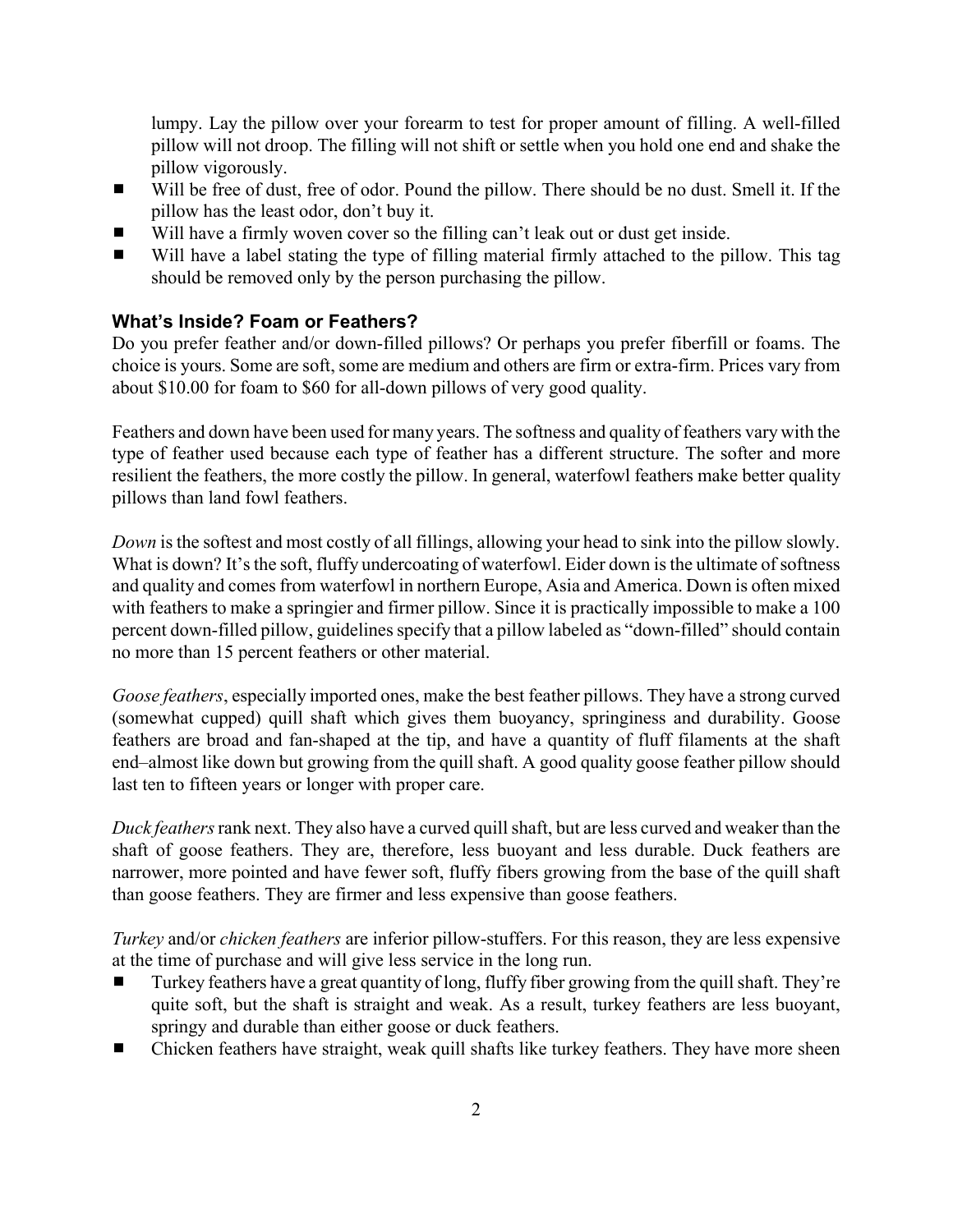than other feathers and have an extra tiny feather growing from the quill shaft. They're low in buoyancy when weight is applied.



The possibilities of mixing the different types of feathers make it even more difficult to judge the worth of a pillow. Mixtures vary in percentages of different types and kinds of feathers. A mixture of 80% goose feathers and 20% down is popular. Down mixed with feathers keeps the feathers from matting and lumping and may be somewhat more durable than down alone.

*Polyester fiberfill* is soft, resilient, and does not develop musty odors as other fillings may do. It may be used alone as a filling or blended with feathers to combine the advantages of both fillings. Another option is to wrap fiberfill batting around foam forms to soften the lines. A one-piece batting is superior to a filling made from clumps of fibers since the batting will be less likely to lump during laundering. Some pillows are made from special allergy-free materials with anti-bacterial finishes.

Some people prefer allergy-free *foam fillings* made either from *latex (natural rubber foam)* or *urethane (synthetic foam)*. These pillows are lightweight, buoyant and extremely resilient. Those of highest quality are made from a solid piece rather than chopped latex. They're available in varying degrees of softness, but all are resistant to distortion. They seem to "fight back" rather than allowing your head to sink into them. Special thermo foams that conform to the shape of the head provide relief from pressure points. Foams contoured to fit the shape of the neck and head provide pressurefree support.

### **Quality Points For Ticking**

The way a pillow performs and wears depends as much on the fabric covering and its construction as it does on the filling. A good pillow ticking or casing is made of a tight, closely woven fabric for feather and down pillows to avoid the filling working through the fabric. However, it also needs to be porous enough to allow the pillow to "breathe." Casings are usually made of plain woven or damask fabrics in cotton or polyester/cotton blends. Some labels indicate a thread count as high as